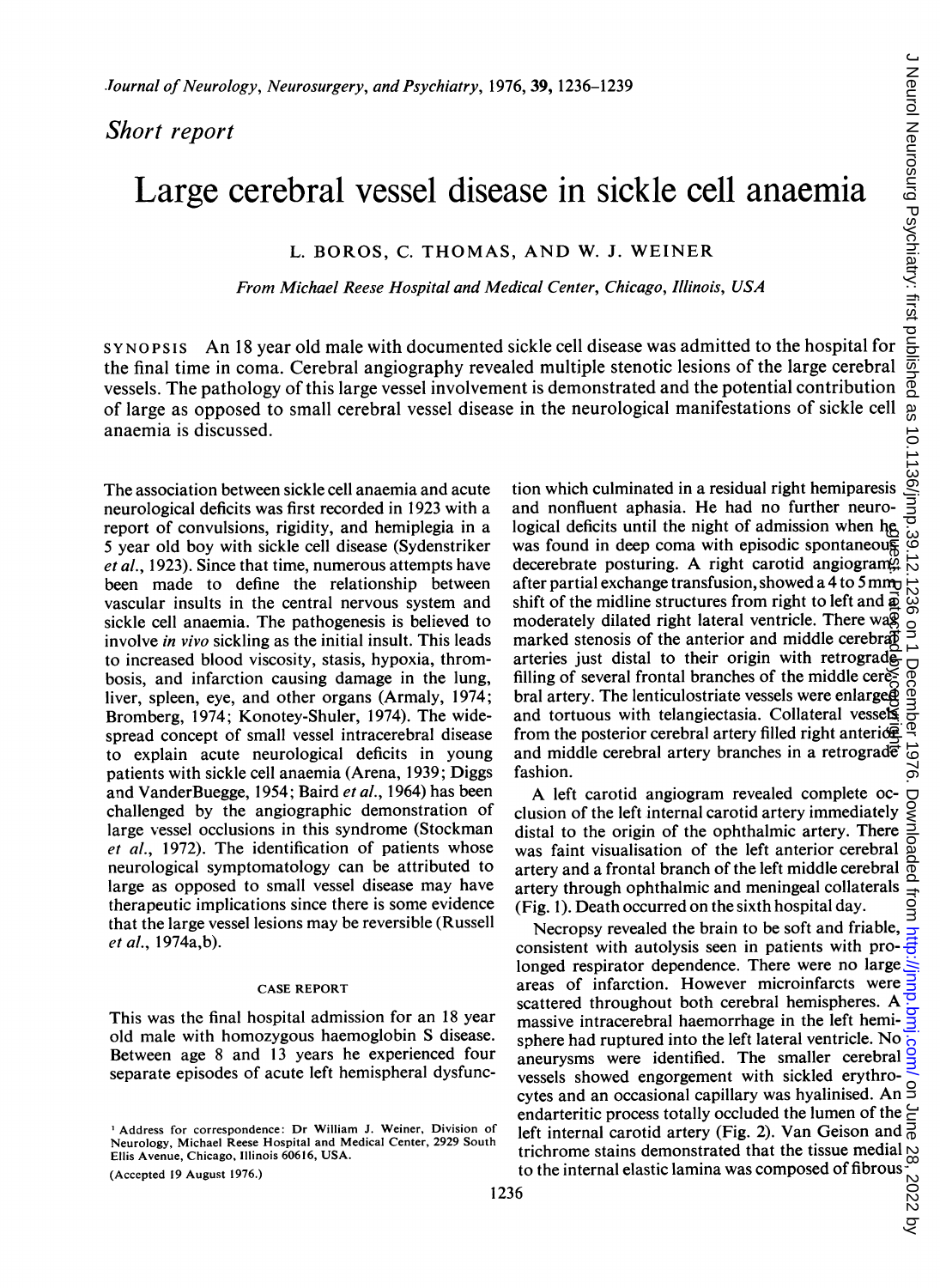

FIG. <sup>1</sup> Left carotid angiogram demonstrating complete occlusion of internal carotid artery distal to ophthalmic artery.

bands and fibroblasts. No capillary spaces were identified and there was no recanalisation within the proliferating fibrous tissues. Endothelial cells could not be identified. The right internal carotid artery was partially occluded by an identical process. The endarterial changes extended into the proximal portions of the middle and anterior cerebral arteries. The basilar artery was patent with no significant changes on microscopy.

#### DISCUSSION

Acute central nervous system abnormalities are a significant and common complication in sickle cell disease. In fact, neurological involvement is exceeded only by painful crisis and cardiomegaly as the most common clinical findings in this syndrome (Greer and Schotland, 1962; Portnoy and Herion, 1972).

Neuropathological changes in patients with sickle cell anaemia can take many different forms including small vessel occlusion (Seeler, 1972), massive intracranial haemorrhage (Baird et al., 1964; Adeloye et al., 1970), large vessel occlusion (Greer and Schotland, 1962), subarachnoid, subdural, or epidural haemorrhage (Hughes et al., 1940), leptomeningitis, encephalomalacia (Bridges, 1939), and ruptured aneurysm (Cheatham and Brackett, 1965). In spite of the early recognition of these complications, little has been written to define the aetiology of central nervous system abnormalities in sickle cell anaemia. In 1964 Baird et al. summarised earlier work suggesting that small vessel occlusion by sickled erythrocytes caused infarction and haemorrhage. It was suggested that this process, which involved the capillaries and precapillary arterioles, caused the central nervous system symptoms. Stockman et al. (1972) highlighted a new dimension by demonstrating angiographic occlusion of large cerebral vessels in six patients with sickle cell



FIG. 2 Cross-section of left internal carotid artery. Note marked endarteritic process nearly totally occluding vessel lumen (H and E,  $\times$  25).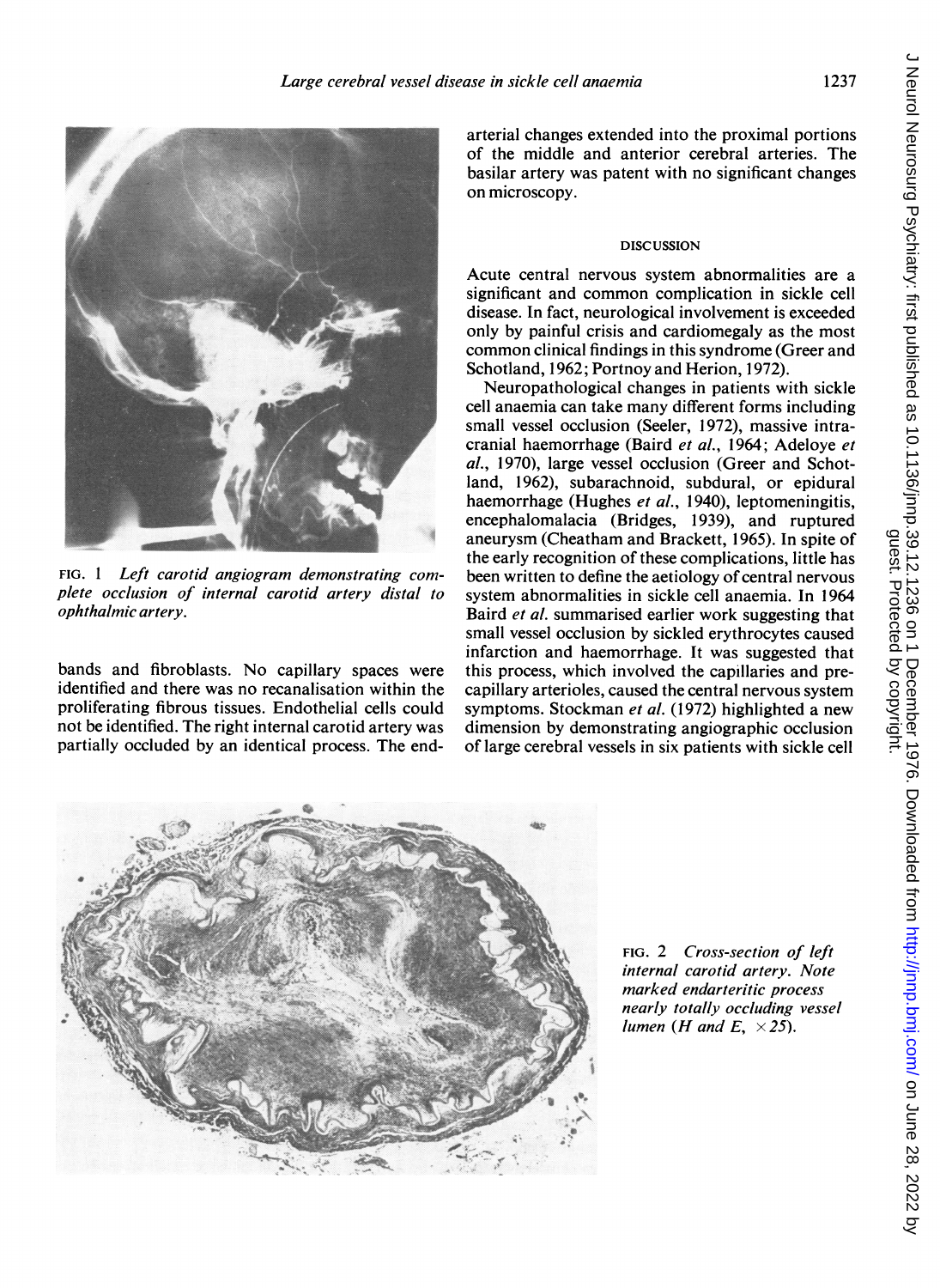disease and acute neurological disorders. This report has led to renewed interest in attempting to define the contribution of large cerebral vessel occlusion to the clinical spectrum of disease observed in these patients.

Only incomplete descriptions of the large vessel abnormalities are available (Bridges, 1939; Hughes et al., 1940; Wertham et al., 1942). In 1939 Bridges et al. described the pathological changes seen in a child with medium-sized cerebral vessel occlusions. There was endothelial proliferation, fibroblastic reaction, hyalinisation and occasional loss or fragmentation of the internal elastic lamina. They postulated that the process leading to occlusion was endarterial intimal proliferation and not thrombosis. The following year, Hughes et al. (1940) confirmed the pathological findings and described fresh and organising thrombi in the narrowed vessel lumen. Significantly, they also saw instances of thrombosis without associated vessel wall abnormalities. They concluded that the arterial wall changes were secondary to chronic stasis and diminished blood volume leading to capillary and venous thrombosis. Stockman et al. (1972), without necropsy data, postulated yet a third process. They suggested that sickled erythrocytes occlude the vasa vasorum of large blood vessels causing ischaemic damage and leading to progressive intimal and medial proliferation with eventual obliteration of the lumen. This controversy, as it applies to large and medium sized vessels, is unresolved.

In the patient presented here, the stenotic lesions demonstrated on the arteriogram correspond to the severe, fibrotic endarteritic changes. We were unable to demonstrate a thrombotic process or to identify the vasa vasorum. It seems reasonable to suggest that the transient and permanent neurological deficits were caused by episodic occlusion of cerebral vessels. The primary pathological process could be intraluminal with damage to the endothelium produced by either the sludging sickled cells or by flow abnormalities. On the other hand, destruction of the vasa vasorum could also have led to the same final picture offibrotic obliteration.

An important question remains as to whether the aetiology of the multiple cerebral vessel occlusions affects the choice of therapy. Indeed, response to specific therapy may distinguish patients with sickle cell disease from those with large vessel occlusion due to other or no known causes (Suzuki and Takaku, 1969; Solomon et al., 1970). Russell et al. (1974a,b) have preliminarily reported that, in children with sickle cell disease who had angiographically demonstrated stenotic large vessel lesions, chronic transfusion therapy could reverse the vascular pathology. In children who were not transfused there was progression of vascular disease in follow-up angiography. It is possible that transfusion therapy may offer new hope

for patients with sickle cell disease and large cerebral vessel occlusion.

#### **REFERENCES**

- Adeloye, A., Ogbeide, M. I., and Odeku, E. L. (1970). Massive intracranial hemorrhage in sickle cell anemia. Neurology (Minneap.), 20, 1165-1170.
- Arena, J. M. (1939). Cerebral vascular lesions. Journal of Pediatrics, 14,745-751.
- Armaly, M. F. (1974). Ocular manifestations in sickle cell disease. Archives of Internal Medicine, 133, 670-679.
- Baird, R. L., Weiss, D. L., Ferguson, A. D., French, J. M., and Scott, R. B. (1964). Studies in sickle cell anemia. XXI. Clinico-pathologic aspects of neurological manifestations. Pediatrics, 34, 92-100.
- Bridges, W. M. (1939). Cerebral vascular disease accompanying sickle cell anemia. American Journal of Pathology, 15,353-362.
- Bromberg, P. A. (1974). Pulmonary aspects of sickle cell disease. Archives of Internal Medicine, 133, 652-657.
- Cheatham, M. L., and Brackett, C. E. (1965). Problems in management of subarachnoid hemorrhage in sickle cell  $\frac{1}{60}$ anemia. Journal of Neurosurgery, 23, 488-493. guest. Protected by copyright.
- Diggs, L. W., and VanderBuegge, C. F. (1954). Vascular occlusive mechanisms in sickle cell disease. Journal of the National Medical Association, 46, 46-49.
- Greer, M., Schotland, D. (1962). Abnormal hemoglobin  $\overline{a}$ as a cause of neurologic disease. Neurology (Minneap.), $\gtrsim$ 12,114-123.
- Hughes, J. G., Diggs, L. W., and Gillespie, C. E. (1940). The involvement of the nervous system in sickle cell $\vec{a}$ anemia. Journal of Pediatrics, 17, 166-184.
- Konotey-Shuler, F. I. D. (1974). The sickle cell diseases. Archives of Internal Medicine, 133, 611-619.
- Portnoy, B. A., and Herion, J. C. (1972). Neurologic manifestations in sickle cell disease: with a review of the literature and emphasis on the prevalence of hemiplegia. Annals of Internal Medicine, 76, 643–652.
- Russell, M. O., Goldberg, M. I., and Friedman, S. (1974a). Improvement of cerebral vascular disease in sickle cell anemia. Pediatric Research, 8, 134.
- Russell, M. O., Goldberg, M. I., and Friedman, S. (1974b). Reversal of arterial changes in sickle cell anemia with prolonged transfusion therapy. Proceedings of the 1st International Symposium on Sickle Cell Disease, Washington, D.C. OHEW Publ. (NIH) 75-723; Bethesda, MD.
- Seeler, R. A. (1972). Death in children with sickle cell anemia: a clinical analysis of 19 fatal instances in Chicago. Clinical Pediatrics, 11, 634-637.
- Solomon, G. E., Milal, S. K., Gold, A. P., and Carter, S. (1970). Natural history of acute hemiplegia of childhood. *Erain*, 93, 107-120.
- Stockman, J. A., Nigro, M. A., Mishkin, M. M., and Oski, F. A. (1972). Occlusion of large cerebral vessels in